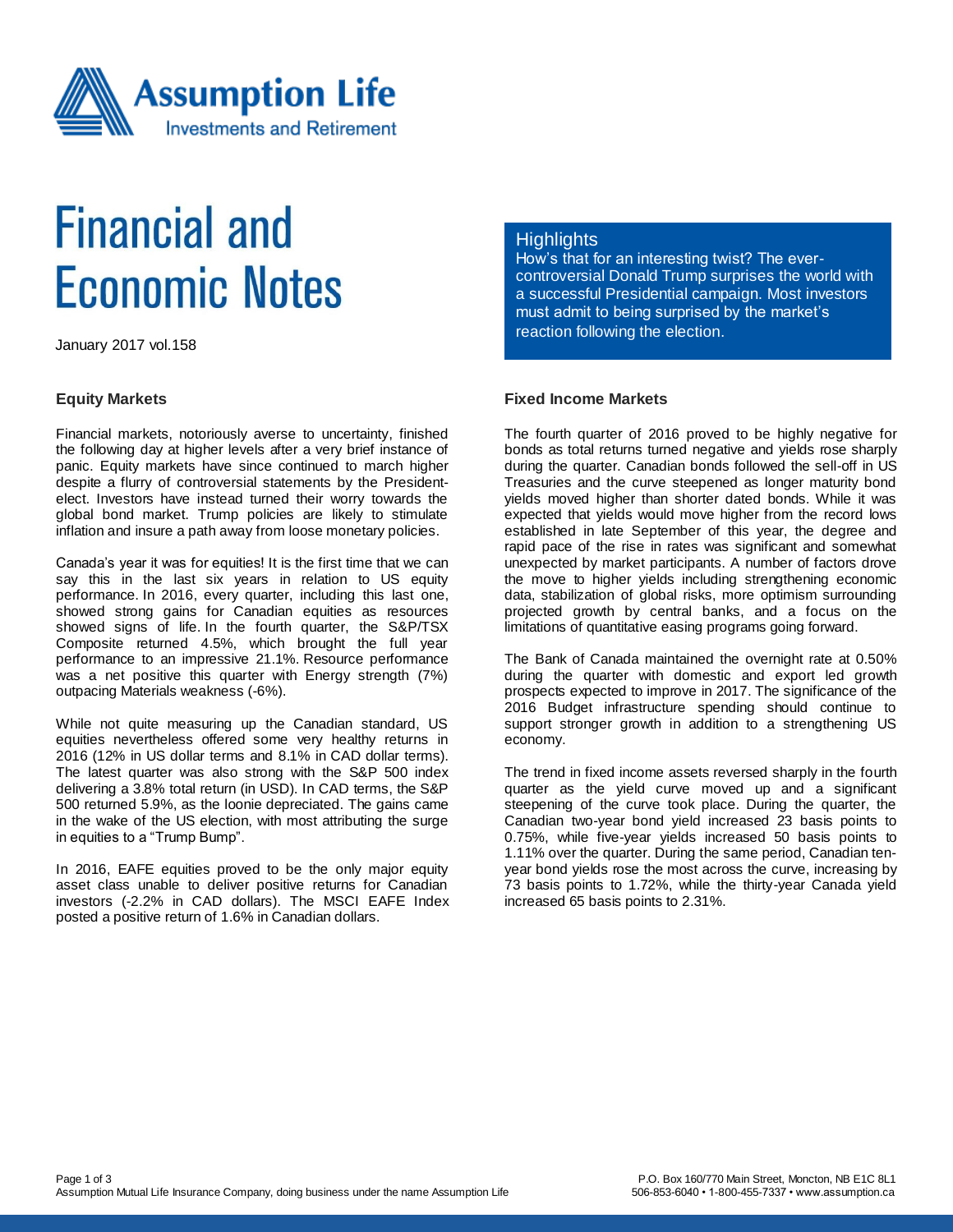

# **Financial and Economic Notes**

# **Assumption Life Investment Funds**

Applicable for Registered Pension Plan clients only

#### **Gross returns as of December 31, 2016**

| <b>FUNDS</b>                                     | 1 MTH<br>%       | <b>YTD</b><br>%  | 1 year<br>%      | 2 years<br>%     | 3 years<br>%     | 4 years<br>%     | 5 years<br>%     |  |  |  |  |
|--------------------------------------------------|------------------|------------------|------------------|------------------|------------------|------------------|------------------|--|--|--|--|
| <b>ASSUMPTION / LOUISBOURG FUNDS</b>             |                  |                  |                  |                  |                  |                  |                  |  |  |  |  |
| <b>Balanced Fund - RPP</b>                       | 0.7              | 8.2              | 8.2              | 6.0              | 7.0              | 9.1              | 8.4              |  |  |  |  |
| Multi-Index                                      | 0.9              | 7.8              | 7.8              | 6.0              | 7.6              | 8.9              | 8.7              |  |  |  |  |
| <b>Canadian Dividend Fund</b>                    | 1.2              | 26.1             | 26.1             | 8.2              | 6.1              | 9.5              | 10.0             |  |  |  |  |
| S&P / TSX Index                                  | 1.7              | 21.1             | 21.1             | 5.4              | 7.1              | 8.5              | $\overline{8.2}$ |  |  |  |  |
| U.S. Equity Fund (\$CAN)                         | 0.0              | 9.0              | 9.0              | 9.8              | 14.3             | 22.6             | 17.4             |  |  |  |  |
| S&P 500 Index (\$ CAN)                           | 1.7              | 8.1              | 8.1              | 14.6             | 17.7             | 23.2             | 21.2             |  |  |  |  |
| <b>Money Market Fund</b>                         | 0.0              | 0.5              | 0.5              | 0.5              | 0.6              | 0.6              | 0.7              |  |  |  |  |
| SCM 91 Day T-Bills                               | 0.1              | 0.5              | 0.5              | 0.6              | 0.7              | 0.8              | 0.8              |  |  |  |  |
| <b>Canadian Equity Fund</b>                      | 0.9              | 26.5             | 26.5             | 7.1              | 4.7              | 7.3              | 7.4              |  |  |  |  |
| S&P / TSX Index                                  | 1.7              | 21.1             | 21.1             | 5.4              | 7.1              | 8.5              | 8.2              |  |  |  |  |
| <b>Fixed Income Fund</b>                         | $-0.3$           | 2.3              | 2.3              | 2.8              | 4.6              | 3.3              | 3.5              |  |  |  |  |
| <b>SCM Universe Bond Index</b>                   | $-0.5$           | $\overline{1.7}$ | $\overline{1.7}$ | 2.6              | 4.6              | $\overline{3.1}$ | $\overline{3.2}$ |  |  |  |  |
| <b>Growth Portfolio</b>                          | 0.7              | 13.7             | 13.7             | 8.8              | 8.9              | 13.2             | 12.1             |  |  |  |  |
| Multi-Index                                      | $\overline{1.9}$ | 12.9             | 12.9             | 7.6              | 8.8              | 11.7             | 11.3             |  |  |  |  |
| <b>Balanced Growth Portfolio</b>                 | $-0.3$           | 10.3             | 10.3             | 7.1              | 7.7              | 11.1             | 10.3             |  |  |  |  |
| Multi-Index                                      | 1.4              | 10.4             | 10.4             | 6.4              | $\overline{7.7}$ | 9.6              | 9.4              |  |  |  |  |
| <b>Balanced Portfolio</b>                        | 0.5              | 8.1              | $\overline{8.1}$ | 6.0              | 7.0              | $\overline{8.9}$ | 8.5              |  |  |  |  |
| Multi-Index                                      | 0.8              | 7.4              | 7.4              | 5.1              | 6.6              | 7.4              | 7.3              |  |  |  |  |
| <b>Conservative Portfolio</b>                    | 0.3              | 6.0              | 6.0              | 4.9              | 5.8              | 6.2              | 6.1              |  |  |  |  |
| Multi-Index                                      | 0.1              | 4.5              | 4.5              | 3.8              | 5.5              | 5.2              | 5.1              |  |  |  |  |
| <b>Canadian Small Capitalization Equity Fund</b> | $\overline{4.4}$ | 42.8             | 42.8             | 15.4             | 9.8              | 13.2             | 10.6             |  |  |  |  |
| BMO NB Small Cap Weighted Index                  | $\overline{3.9}$ | 38.5             | 38.5             | 9.6              | 5.4              | 6.0              | 4.3              |  |  |  |  |
| <b>Momentum Fund</b>                             | -4.4             | 40.9             | 40.9             | 16.2             | 10.8             | 14.8             | 11.9             |  |  |  |  |
| S&P/TSX Index                                    | 1.7              | 21.1             | 21.1             | 5.4              | 7.1              | 8.5              | 8.2              |  |  |  |  |
| <b>FIDELITY FUNDS</b>                            |                  |                  |                  |                  |                  |                  |                  |  |  |  |  |
| <b>Canadian Opportunities Fund</b>               | 3.0              | 27.5             | 27.5             | 9.0              | 10.0             | 12.1             | 12.2             |  |  |  |  |
| S&P / TSX Small and Mid Cap Combined Index       | 1.7              | 20.5             | 20.5             | 4.1              | 4.7              | 6.5              | 6.2              |  |  |  |  |
| <b>True North Fund</b>                           | 1.5              | 12.5             | 12.5             | 6.3              | 9.4              | 13.2             | 12.7             |  |  |  |  |
| S&P / TSX Index                                  | 1.7              | 21.1             | 21.1             | 5.4              | 7.1              | 8.5              | 8.2              |  |  |  |  |
| <b>International Growth Fund</b>                 | 1.1              | $-5.5$           | $-5.5$           | 8.9              | 8.3              | 12.4             | 13.3             |  |  |  |  |
| <b>MSCI EAFE Index</b>                           | 3.1              | $-2.5$           | $-2.5$           | $\overline{7.7}$ | 6.3              | 12.0             | 12.6             |  |  |  |  |
| <b>Europe Fund</b>                               | 4.7              | $-8.8$           | $-8.8$           | 5.4              | 3.0              | 10.1             | 13.5             |  |  |  |  |
| <b>MSCI</b> Europe Index                         | 5.0              | $-3.8$           | $-3.8$           | 5.8              | 4.6              | 11.2             | 12.3             |  |  |  |  |
| <b>American Disciplined Equity Fund</b>          | 1.0              | 2.2              | 2.2              | 11.0             | 15.4             | 21.7             | 19.9             |  |  |  |  |
| S&P 500 Index (\$CAN)                            | 1.7              | 8.1              | 8.1              | 14.6             | 17.7             | 23.2             | 21.2             |  |  |  |  |
| <b>NorthStar Fund</b>                            | 0.0              | 0.3              | 0.3              | 13.2             | 14.2             | 22.2             | 19.8             |  |  |  |  |
| <b>MSCI World Index</b>                          | 2.1              | $\overline{3.8}$ | $\overline{3.8}$ | 11.1             | 12.2             | 17.5             | 16.7             |  |  |  |  |
| <b>Monthly Income Fund</b>                       | 0.7              | 9.0              | 9.0              | 6.2              | 7.6              | 9.2              | 9.3              |  |  |  |  |
| Multi-Index                                      | 0.9              | $\overline{7.8}$ | $\overline{7.8}$ | 6.0              | $\overline{7.6}$ | 8.9              | $\overline{8.7}$ |  |  |  |  |
| <b>Canadian Asset Allocation Fund</b>            | 0.5              | 9.5              | 9.5              | 5.4              | $\overline{7.7}$ | 8.9              | 8.1              |  |  |  |  |
| Multi-Index                                      | 0.9              | 7.8              | 7.8              | 6.0              | 7.6              | 8.9              | 8.7              |  |  |  |  |
| <b>Far East Fund</b>                             | $-2.5$           | $-3.7$           | $-3.7$           | 7.3              | 8.3              | 9.8              | 12.3             |  |  |  |  |
| MSCI AC FE ex Jap (G)                            | $-2.5$           | 2.9              | 2.9              | $\overline{5.8}$ | 8.1              | 8.8              | 10.9             |  |  |  |  |